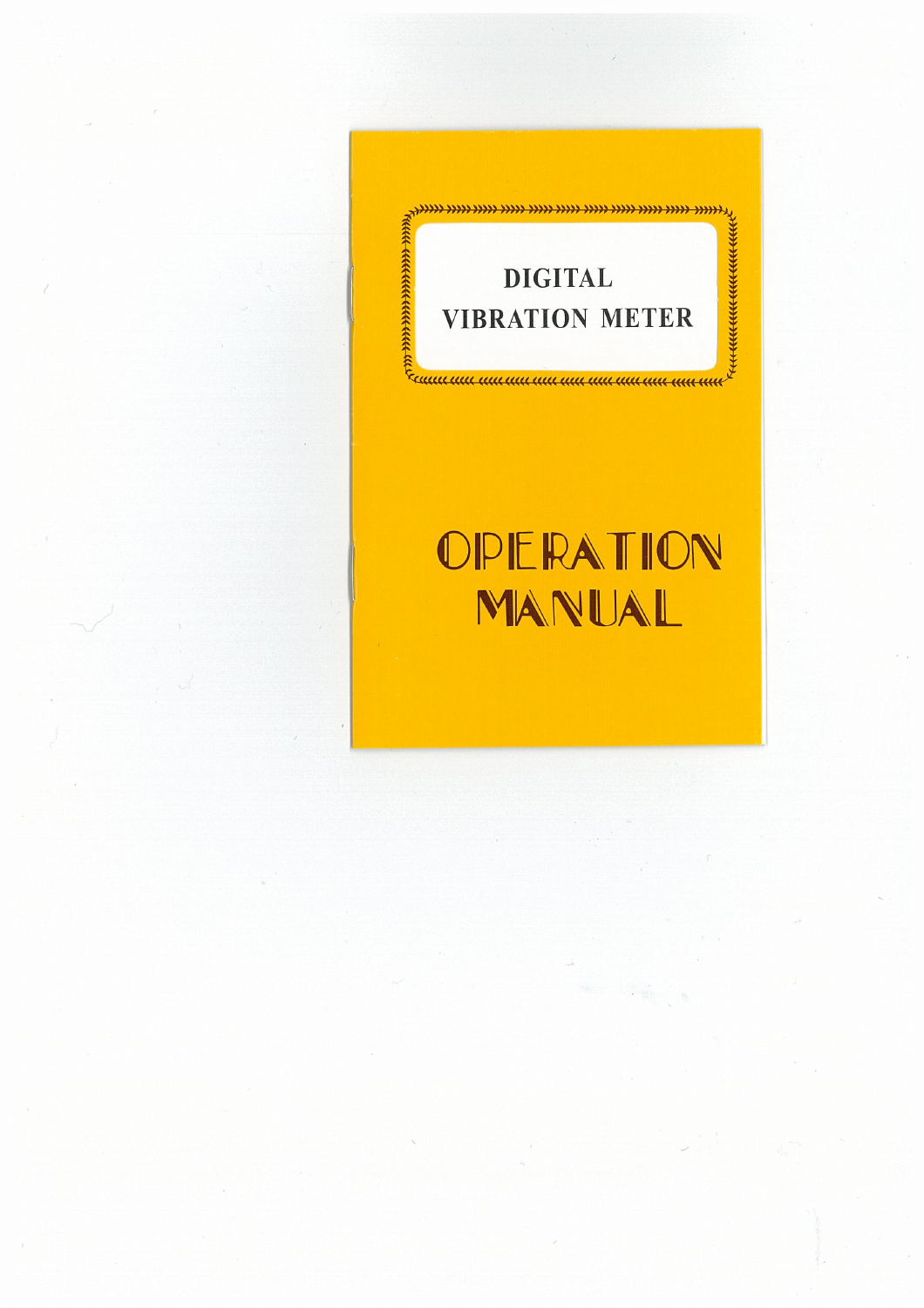## **DIGITAL VIBRATION METER**

### TABLE OF CONTENTS

| 3. FRONT PANEL DESCRIPTIONS 2 |  |
|-------------------------------|--|
| 4. MEASURING PROCEDURE3       |  |
| 5. CONSIDERATIONS 4           |  |
|                               |  |
|                               |  |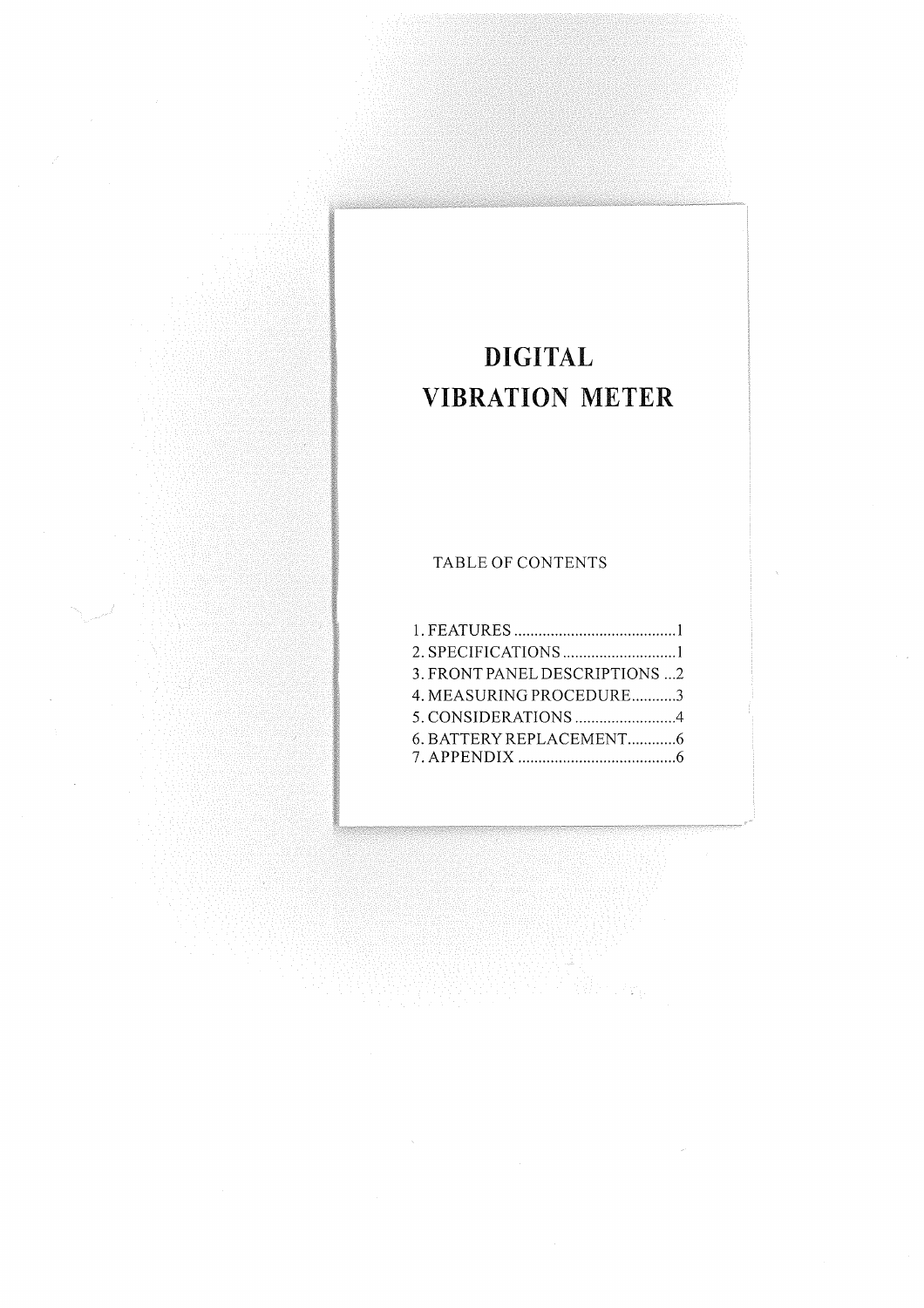#### 1. FEATURES

- \* In accordance with ISO 2954, used for periodic measurements, to detect out-of-balance, misalignment and other mechanical faults in rotating machines.
- specially designed for easy on site vibration measurement of all rotating machinery for quality control, commissioning, and predictive maintenance purposes.
- \* Individual high quality accelerometer for accurate and repeatable measurements
- Bearing condition monitoring function
- \* LCD digital display
- $*$  Lightweight and easy to use<br> $*$  Wide frequency range (1011)
- Wide frequency range (10Hz. To 10kHz.) in acceleration mode
- AC output socket for headphones and recording. \* Optional headphones for use as electronic stethoscope.
- Can communicate with PC computer for statistics and printing by the optional cable and the software for RS232C interface .

#### 2 SPECIFICATIONS

Display 4 digits, 18 mm LCD Measured values and makers (units, I0,and battery symbol) Transducer : Piezoelectric accelerometer Parameters measured: Velocity, Acceleration, and Displacement RPM and Frequency Measuring range Velocity : 0.01-40.00 cm/s true RMS 0.000-16.00 inch/s Acceleration :  $0.1-400.0$ m/s<sup>2</sup> equivalent peak

0.3-1312 ft/s2

 $\mathbf{1}$ 

Displacement : 0.001-4.000mm 0.04-160.0 mil , equivalent pk-pk RPM (r/min) : 60-99,990 r/min Readings should be multiplied by 10 if the display show '10'. Frequency: 1-20 kHz Frequency range for measuring Acceleration : 10Hz. to 1kHz. In '1' mode 10Hz. to 10kHz. In '10 mode for bearing condition check Velocity : 10Hz. to I kHz. Displacement : 10Hz. to I kHz. Accuracy:  $\pm 5\% + 2$  digits Metric/ Imperial conversion PC interface: RS232C Output: AC output 2.0V peak full scale (load resistance: above 10k) Power supply: 4x1.5 AAA size (UM-4) batteries Power off : Manual off at any time Operating conditions: Temperature : 0-50 Humidity : below 90% RH Dimensions: 124x62x30mm/4.9x2.4x1.2 inch Weight: 120g (not including batteries) Accessories included: Powerful rare earth magnet .................................1 pc. Accelerometer <sup>1</sup>pc. Stinger probe (Cone) 1 pc. Stinger probe (Ball) 1 pc. Carrying case 1 pc. Operation manual I pc. Optional accessories: Headphones for use as electronic stethoscope Cable and software for RS232C

2

.<br>Marting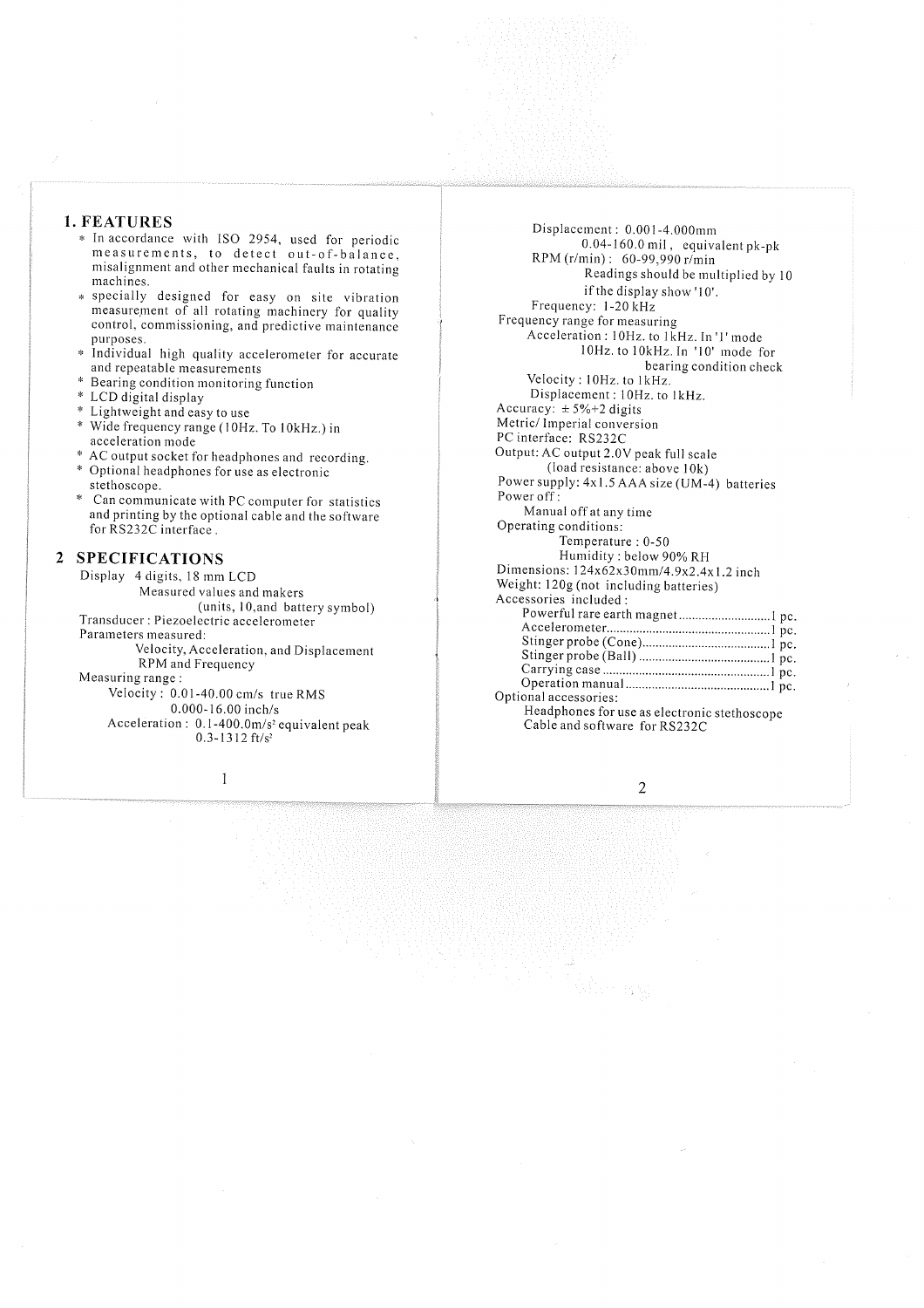

#### **4. MEASURING PROCEDURE**

- 4.1 Connect the Accelerometer to the input connector and turn it until the connector locks in position.
- 4.2 Mount the accelerometer at the measurement point using the powerful magnet supplied, ensuring that the mounting surface is clean and flat, or use direct stud (M5) mounting if this is available.
- 4.3 Depress the power key and release to power on the meter.
- 4.4 Each time the Function key is depressed and released quickly, the meter will step to the next vibration measurement parameter with the corresponding unit

3

showing on the display.

- 4.5 Each time the Metric/Imperial key is depressed and released quickly, the measurement unit will be changed to the other measurement system.
- 4.6 When several machinery or bearings are used under the same operating conditions, evaluation can be carried out by listening to the audio signals to determine changes. This method will help to locate the defective machinery or bearing quickly. Measure all machines at the same points and compare the results. The sound volume can be adjusted by Sound key 3-9. There are 8 levels from 1 to 8. Every time depressing and releasing the sound key quickly, the sound level will increase I. The larger the sound level number, the louder the listening sound.

#### **5. CONSIDERATIONS**

**5.1 Which Parameters Should be Measured? Acceleration,** *velocity, and displacement* are the three tried and tested parameters, which give accurate and repeatable results.

Acceleration is normally measured in m/s<sup>2</sup> peak (meters per second squared) or  $ft/s^2$ , has excellent high frequency measurement capabilities, and is therefore very effective for determining faults in bearings or gearboxes. *Velocity* is the most commonly used vibration parameter. It is used for vibration severity measurements in accordance with ISO 2372, BS 4675 or VDI 2056, which are guidelines for acceptable vibration levels of machinery in different power categories. These are presented as a table in section 4 of this manual. Velocity is typically measured in cm/s or inch/s RMS (centimeters or millimeters per second). *Note:*  This instrument measures in cm/s. If you are more familiar with measurements in mm/s, or wish to compare your measured values directly with the vibration severity chart in section 4, multiply the displayed value by 10. *Displacement* is typically used on low-speed machines because of its good low frequency response, and is relatively ineffective when monitoring bearings. Units are

4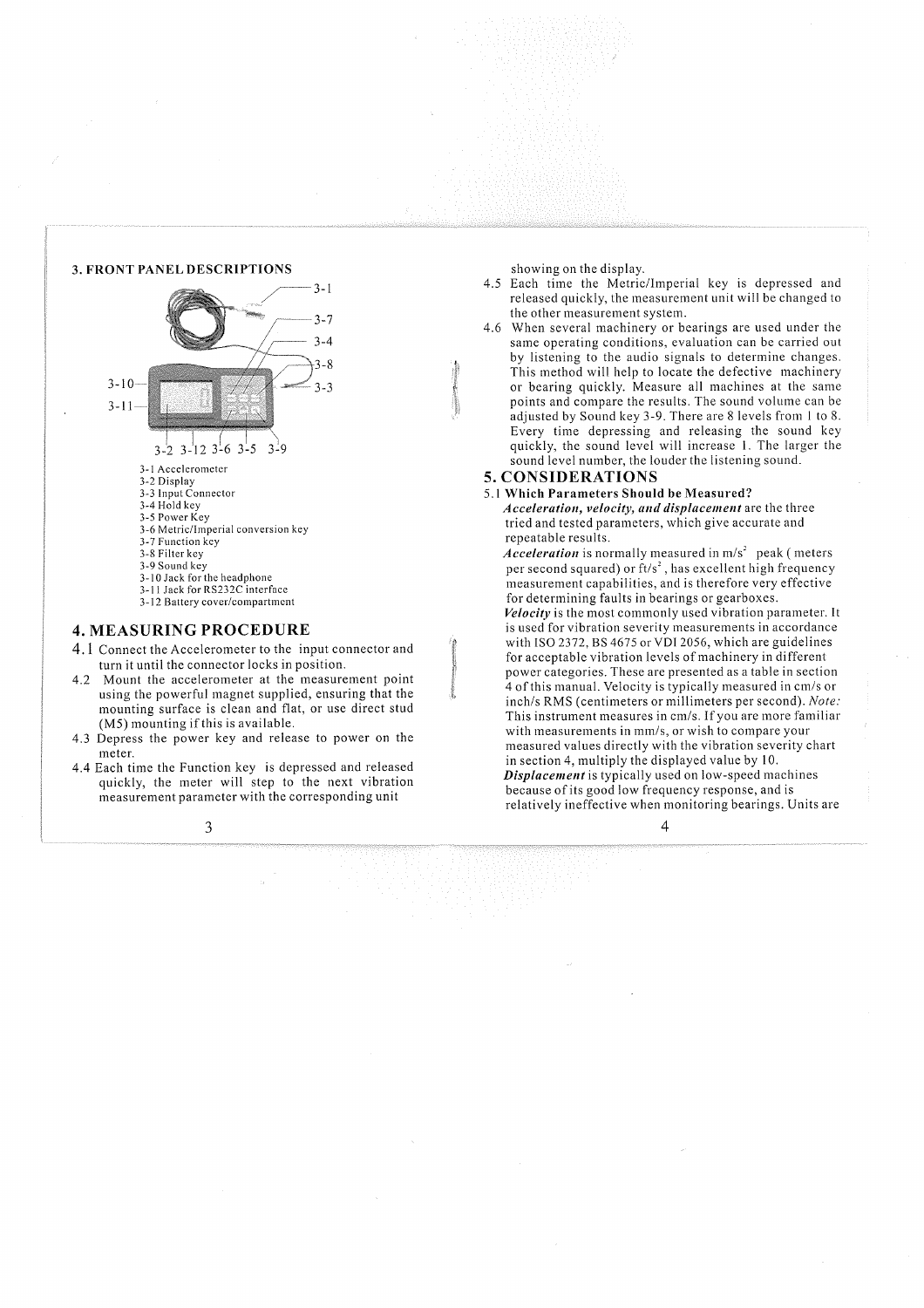typically mil or mm equivalent peak-peak. 5.2 **An Introduction** To Vibration Measurement

Vibration is a reliable indicator of the mechanical health or condition of a particular machine or product. An ideal machine will have very little or no vibration indicating that the motor, as well as peripheral devices such as gearboxes, fans, compressors, etc., are suitably balanced, aligned, and well installed.

In practice, a very high percentage of installations are far from ideal, the results of misalignment and imbalance exerting added strain on supporting components such as bearings. Eventually this lead to added stress and wear on critical components, resulting in inefficiency, heat generation and breakdowns. This often occurs at the most inconvenient or uneconomical times, causing costly production downtime. As parts of mechanical equipment wear and deteriorate, the equipment vibration increases. Monitoring the vibration of healthy mechanical equipment on an ongoing basis, detects any deterioration long before it becomes a critical problem, allowing spares to be ordered in advance and maintenance to be planned only when necessary. In this way stocks of expensive and unnecessary spares can be reduced with obvious financial benefits.

Unscheduled breakdowns result in production losses and the faulty equipment is usually repaired hastily to get production going as quickly as possible. Under these stressful conditions staff are not always able to do repairs correctly regardless of how conscientious they are, resulting in a high probability of further early equipment failure. By implementing a predictive maintenance program with regular measurements of critical factors like vibration, downtime can not only be reduced, but planned maintenance is more effective, resulting in improved product quality and greater productivity.

#### 5.3 What is a Trend?

A trend is an indication of the way in which a monitored vibration parameter behaves over time. If regular vibration

5

Measurements are taken and plotted over a period of time, the resulting graph shows the progress or deterioration of a particular machine.

Typically this will have the general shape shown in the diagram below, regardless of the type of machine being considered. For a short time after installation, whether it is a new or a repaired machine, vibration levels may fall slightly as the machine is run in, followed by a long period of unchanging levels during the s'machine normal operating lifetime. Then comes a period of rising levels as machine parts wear out prior to failure. Such a trend enables the maintenance engineer to predict the time of failure and maximize use of the machine, while ordering spares and planning its maintenance for a time convenient to the production schedule.

#### **6. BATTERY REPLACEMENT**

- 6.1 When the battery symbol appears on the display, it is time to replace the battery.
- 6.2 Slide the Battery Cover ( Fig. 1 , 3-12) away from the instrument and remove the battery..
- 6.3 Install batteries paying careful attention to polarity.

#### **7. Appendix:** Vibration standards

A. Rank of machine vibration (ISO 2372)

| Vibratio<br>am plitude                        |   |              | M achine sort |     |
|-----------------------------------------------|---|--------------|---------------|-----|
| Vibration<br>velocity<br>$V$ rm s (m m $/s$ ) |   | Ħ            | Ш             | IV. |
| $0 - 0.28$<br>$0.28 - 0.45$<br>$0.45 - 0.71$  | A | A            | А             |     |
| $0.71 - 1.12$<br>$1.12 - 1.8$                 | в | B            |               | A   |
| $1.8 - 2.8$<br>$2.8 - 4.5$                    | c | $\mathbf{C}$ | B             | B   |
| $4.5 - 7.1$<br>$7.1 - 11.2$                   | Đ |              | $\mathbf c$   | C   |
| $11.2 - 18$<br>$18 - 28$<br>$28 - 45$         |   | D            | D             |     |
| >4.5                                          |   |              |               | D   |

#### Note:

Class I is small motor (power less than  $15$  kw). Class II is medium motor (power between  $15 \sim 75$ kw). Class III is

#### 6